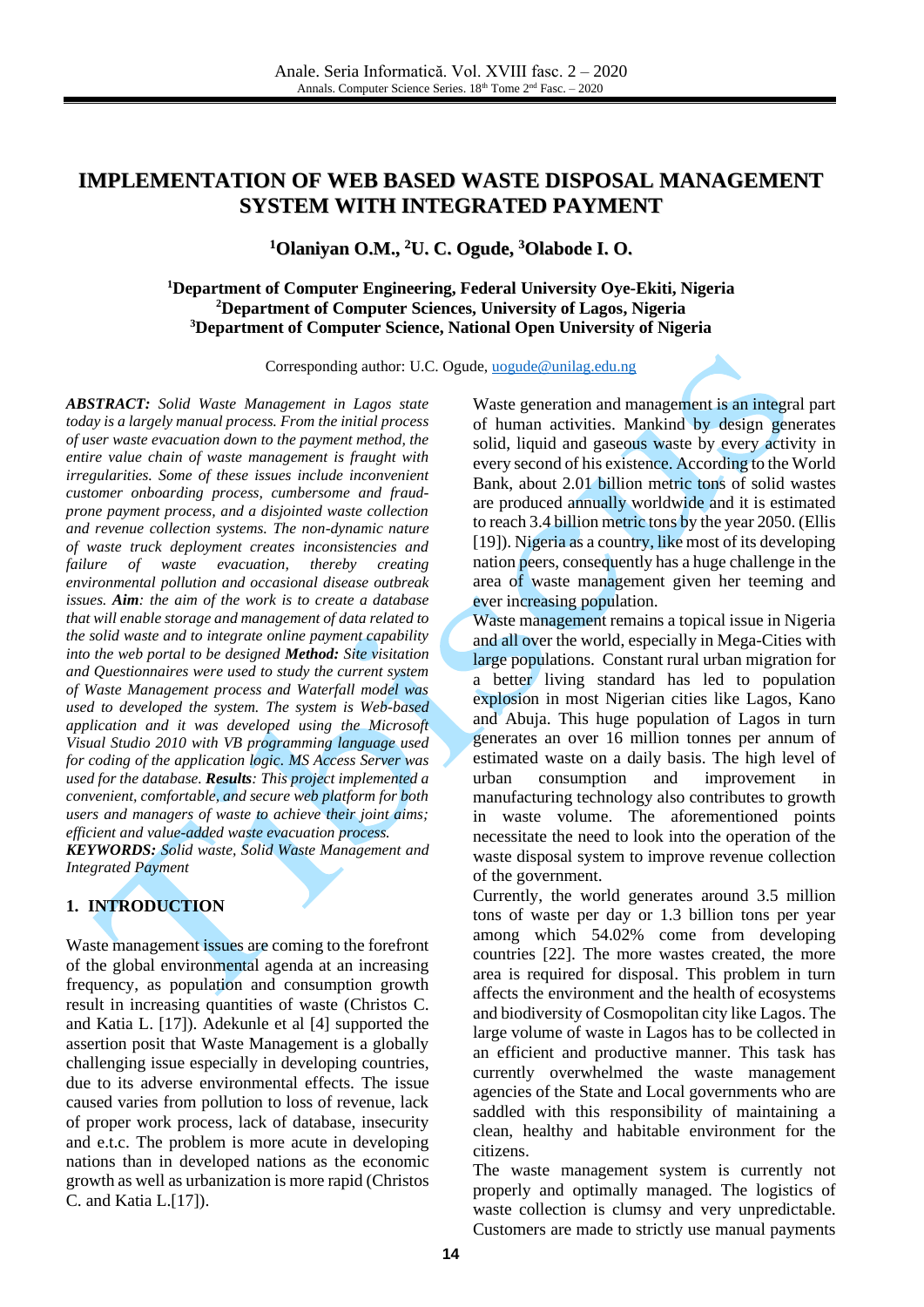channels and are charged flat rates irrespective of volume of waste generated and collected. These inefficiencies in waste truck scheduling and customer payments have created a loophole for revenue loss and leakage, due to lack of proper payment/pick up matching, revenue accountability, automated payment and scheduling system. It was published recently that a multi-million-naira fraud rocks Lagos waste Agency [\[47\].](#page-8-0) The publications ascribed some of the problems to inflated wage bills of the operators and sharp corrupt practices in the agency.

In order to make the entire value chain from waste generation to waste disposal a far more productive one, there is a pressing need to automate the customer onboarding, create online payment system and automate the waste collection truck scheduling. This study shall focus on the implementation of a web based waste disposal management and revenue collections system.

The remaining part of this paper is organized has follows: Section 2 discusses related works, Section 3 discusses the methodology applied in the research, Section 4 shows the results of the developed system and Section 5 shows the concluding part of the research.

## **2. RELATED WORKS**

Akpotuzor Sylvia A, Ofem Ajah O, Agana Moses A (2020) developed a Web-based Monitoring System for Optimal collection and Disposal of Solid Waste using Geographic Information System (GIS). The project adopted the Y-model web-GIS Development Methodology (YWDM) in developing the system with the aim of improving an effective waste management system and also providing a geographical view of waste collection bins and their locations in the study area.

Mohd Aizat Saiful Bahri et al (2019) Development of GIS Database and Facility Management System: Asset and Space in ukm. The paper described the implementation of integrated GIS solution in information system in UKM Bangi, especially for spatial data collation, spatial database creation, development on so called one-stop-GIS-portal that hosted the targeted modules. The system is not web based.

C.C. Ike *et al* (2018) did a research paper titled Solid Waste Management in Nigeria: Problems, Prospects, and Policies. This study examines the problems and prospects of solid waste management in some selected Nigerian cities using the mixed method of data collection. The findings revealed that waste management in Nigerian cities is largely monopolized by the agencies of state governments (sub-national governments) which have limited capacity to tackle the problems of solid waste

management in their cities. Although the problems of solid waste management in Nigeria range from poor collection and disposal methods; lack or poor waste management database; insufficient financial resources; non-compliance to laws and lack of awareness on dangers of poor sanitary habits, this paper argues that a robust waste data base, strict policies and regulation are important for effective solid waste management in Nigeria.

In [\[8\]](#page-6-1) research titled Innovative Waste Management Technique Via Garbage Collecting Robotruck developed a model using Aduino code computer program, Interfacing between Microcontroller ultrasonic sensor and the RF module. The system is fully automated in which the garbage car moves automatically when it gets a signal via RF Module from the Garbage bin, when it gets completely filled. The RF module will send a signal to the garbage when the bin is filled. The system is fully automated in which the garbage car moves automatically when it gets a signal via RF Module from the Garbage bin, when it gets completely filled. The RF module will send a signal that will activate the Garbage car to response.

[\[42\]](#page-8-1) developed a GIS based optimal route analysis for the transportation of solid waste- a case study from hyderabad city. The research focused on developing optimal transportation route maps for efficient, safe and economic disposal of solid waste. The final optimal route is obtained using arc view network analyst extension available in arc view GIS. The model is not a web based.

[\[24\]](#page-7-3) developed a Web Based GIS Waste Disposal Management System for Nigeria. This research developed a web based GIS waste disposal management system, with aim of achieving an effective waste management system and a spatial view of waste collection locations in any local government area in Nigeria. This works is only primarily focused on easing the job of the waste management unit of the local government areas in Nigeria. The work did not center on the consumers and users of the waste management service.

Pooja V. Garach, Rikin Thakkar (2018) published a paper titled Design and Implementation of Smart Waste Management System using FOG computing. This system uses ultrasonic sensor for sensing the level of waste and using Arduino node MCU it will send the data to the server and from which it will analyze the filled level and according to which the collector truck will go for collection as per the optimized route generated. The paper developed an efficient system using **Arduino IDE.** The Arduino integrated development environment (IDE) and **ifogSim** tool for modelling IoT and Fog environments.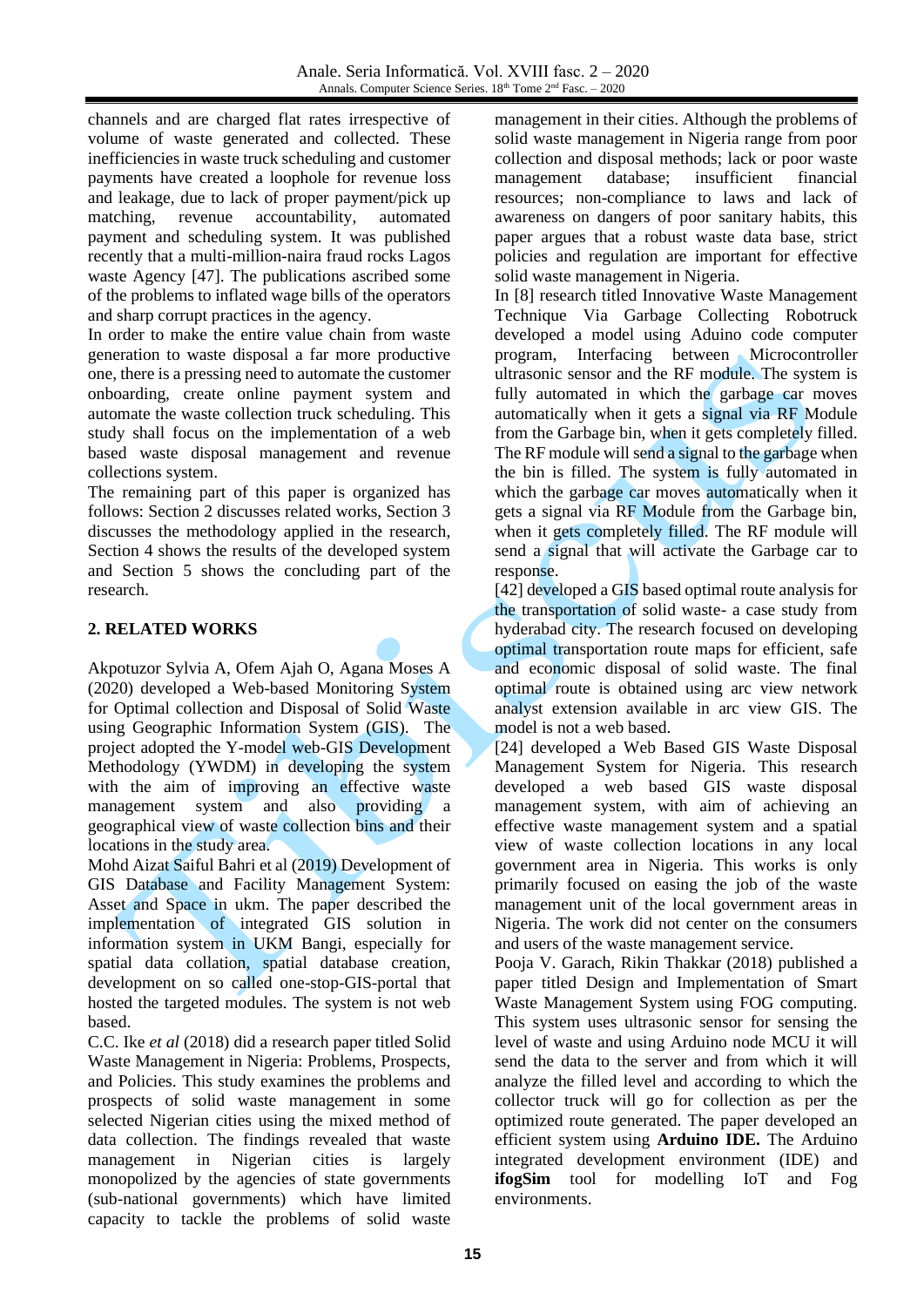[\[28\]](#page-7-4) presented research topic titled A Web-based Solid Waste Management System for Sierra Leone for his master thesis. This research developed a web based solid waste management system with the aim to promote a sustainable waste management system in Sierra Leone. The system is a ASP.NET Webbased application and it was developed using the IDE Microsoft Visual Studio 2015 with C# as the programming language. Extensive Software packages or technologies used for the development of the application are MySQL, Microsoft SQL Server Management Studio 17, GITHUB and GIT.

## **3. THEORETICAL REVIEW**

## **3.1 Data collection**

This is a fact-finding technique that was used to studied the current system to determine the need for an improved system of operation. The techniques used were site visitation of work environment and Questionnaire**.** 

### **The following points were noticed during site visitation**

- The refuse is collected from house to house using privately owned trucks, in addition to those belonging to the local government
- Refuse payment bills are generated manually
- Payment of refuse is made to "Lagos State" Waste Disposal Board" account.
- Bills are circulated quarterly to residences as payment due.
- The customers proceed to the bank to make payments.
- A copy of the teller for payment is then pasted on the gates of such houses.

## **Questionnaires**

A total of 100 questionnaires were printed out and distributed among some of the staffs, customers in the local government. The responses and answers on the need for an improved method of operation yielded 70% for YES, 25% for NO, while 5% abstained. Based on the response and comment from the questionnaies sent out generally, there is a very high recommendation that there is need for the implementation of web based disposal management system in the local government waste agency.

### **3.2 System design**

This project is aimed at Implementation of web based disposal management system through a series of waste management business processes using information technology.

This web-based system will allow customers to register on the web portal. A registration ID is generated which is unique in the system. Subsequently the user makes refuse collection request and payment for the collection. The amount payable by the customer depends on the property type. The user is then advised to print out the payment receipt as proof of payment.

The administrator of the web portal upon a receipt of request and payment confirmation in the system will subsequently approve or reject the waste collection request as the case may be. The admin will then assign truck for the collection base on the home address submitted by the customer during registration. Once the truck driver or officer gets the allocation schedule, the waste is collected and the customers or resident is made to sign as proof of collection of waste. Every activity is tracked up to even the billing mechanism.

The web pages created for the output module includes:

- a. **Login module**: For users to login to the system
- b. **Customers platform module:** This is the customers landing page of the engine after authentication. User can then manage his or her account from here
- c. **Admin Module:** This is the module where the admin or the designated officer will create and allocate the staff department and create other users.
- d. **The Supervisor module:** This is the module for the waste agency supervisors in charge of all the trucks for waste collections. He or she allocates truck in the system for waste collection and can also, check waste payment history for each customers and waste collection processes.

## **Design Architecture**

### **System flows**

The main process flow of the web-based integrated payment for waste disposal is as follows: First, the login verification checks if the user has registered and activated an account; if not, the user is asked to register a new account. Then, the system determines the identity of the user (administrator or customers) according to the account information. After that, the relevant permissions are given to the user for he/she to use the modules.

The system flow is explained in Figure 1 below.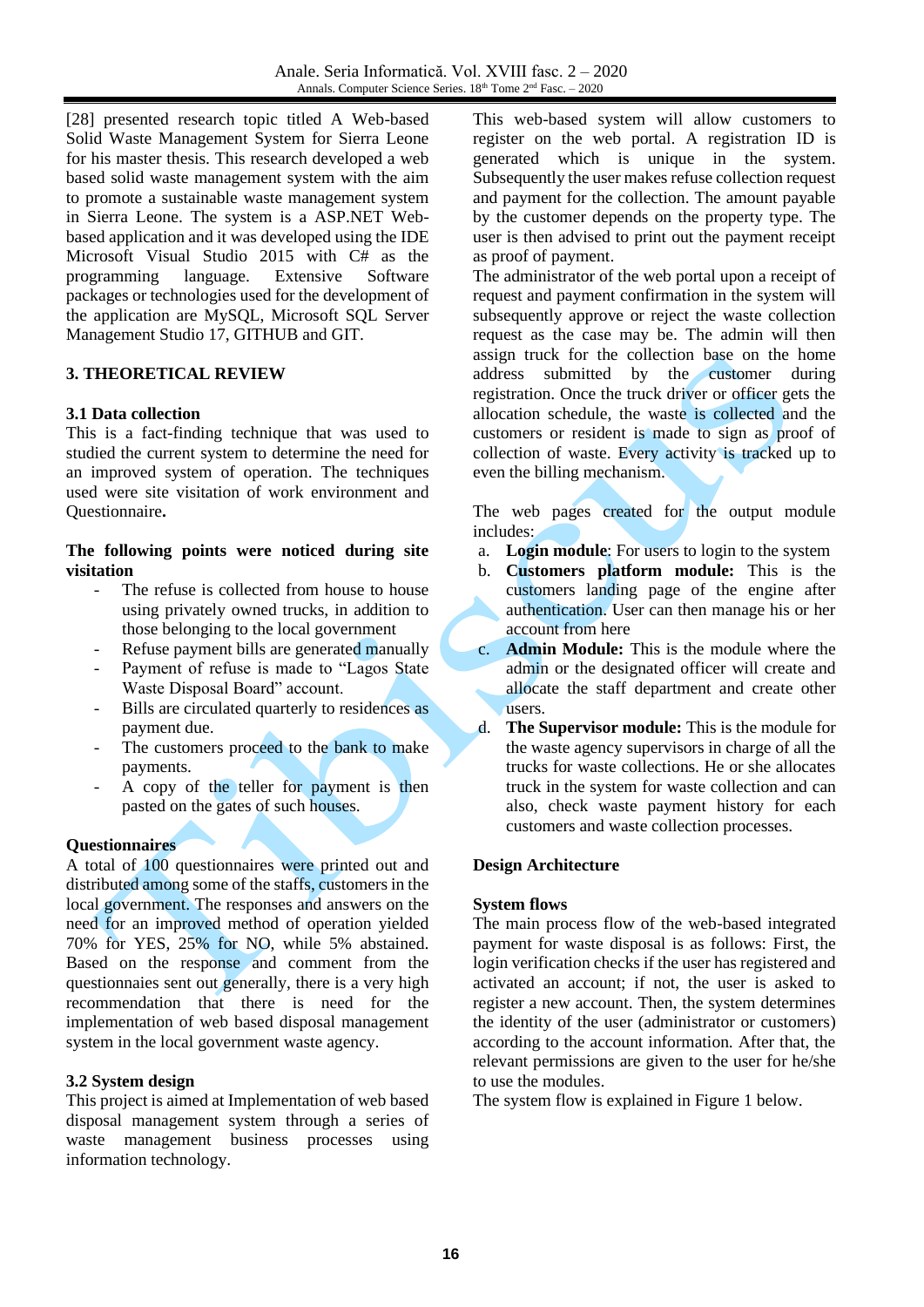

FLOW CHART OF THE IMPLEMENTATION OF WASTE **DISPOSAL MANAGEMENT AND PAYMENT SYSTEM**

Figure 2: Class diagram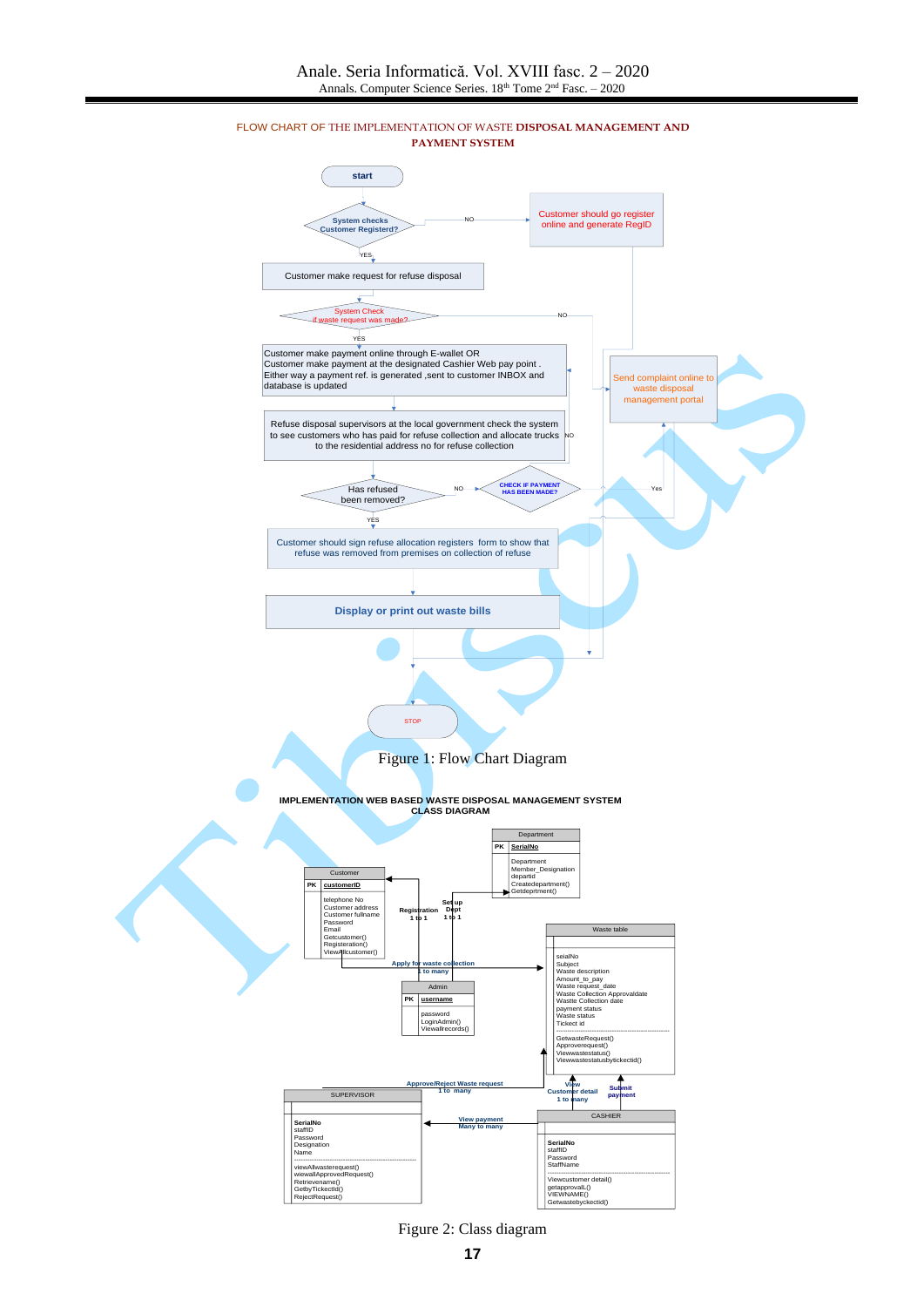### **4. IMPLEMENTATION AND EVALUATION**

The system is to make customers to register online on the portal of the waste agency using their unique username (Email) and password. It will allow the customer to fill their details and proceed to generate a payment reference wherever and whenever they need waste disposal. It helps administrators and customers to keep track of transaction statues and provide a much better and improved working relationship.

#### **4.1. System Requirements**

In order to effectively run this application, the required minimum hardware specifications are:

#### **System Hardware Requirements**

- P111.133 GHz and a system internet ready/full multimedia
- Minimum 128 MB RAM
- 52 max CD drive
- SVGA or VGA monitor
- 40 gigabytes hard disk

#### **System Software Requirements**

- Visual studio 2010 code used for the programming platform
- VB programming language used for coding of the application logic
- MS Access 2013 for the database
- Microsoft Window 7 OR above as the operating system

### **4.2. Description of the Web Based Waste Disposal Management System**

The main/home page is the first page of the web portal. It gives an overview of what the web portal is all about, what it contains and also links to other pages such as the admin, other staff login page, confirm logging page, customer's registration page, supervisor module, truck officer module, the customers etc. Most of these pages and module are only accessible to authorized staff and customers required to provide their login credentials before accessing the application.

This web-based system will allow customers to register on the web portal. A unique registration ID is generated for each user. The user places a refuse collection request and pay for the collection. The amount to be paid by the customer depends on the property type. The user then prints out the payment receipt as proof of payment.

The staff of the waste management agency collates the requests at the back end of the web portal after payment confirmation. The officers would then assign truck for the collection based on the requests that were submitted. After the waste evacuation by

the truck driver or officers the customers or resident is made to sign as proof of waste evacuation. Every activity is tracked up to even the billing mechanism.

#### **4.3. User Manual**

The system user manual comprises of the users of the application and what they do in the system as shown below.

**SUPERVISOR (STAFF):** These are the staffs of the waste management company that have been created in the system using their staff id and password. They can also view the customer's request for refuse collections, payment history and equally assign truck for refuse collections in the system. They can equally examine and reject any customers request when necessary. They can view all customer complaints and give response as the case may be.

**ADMINISTRATOR**: This is the officer that manages the software application and uses it to make him more productive. He performs administrative tasks such as configuring the application; to set up all the parameters necessary before the application could run. Some of the things the administrator can do include

- User Registration
- Records Management
- Manages Messages
- View Transaction Histories

While he can update records, insert records, modify, retrieves records, he cannot delete records of staff already tied to a record for audit trail purpose.

**CUSTOMERS:** These are customers that have registered for waste collections on the web portal. They can request for waste collections and make payments using credit cards or use any of the designed web pay point in the system. Payment receipts are printed out each time payment is made. They can send in complaints and view responses in the inbox created.

#### **Sample Implementation Input Snapshots**



Figure 3: Registration.php (Source: Implementation of a Web Based Waste Disposal Management System with Payment Integration (A Case Study of Mushin Local Government, Lagos State)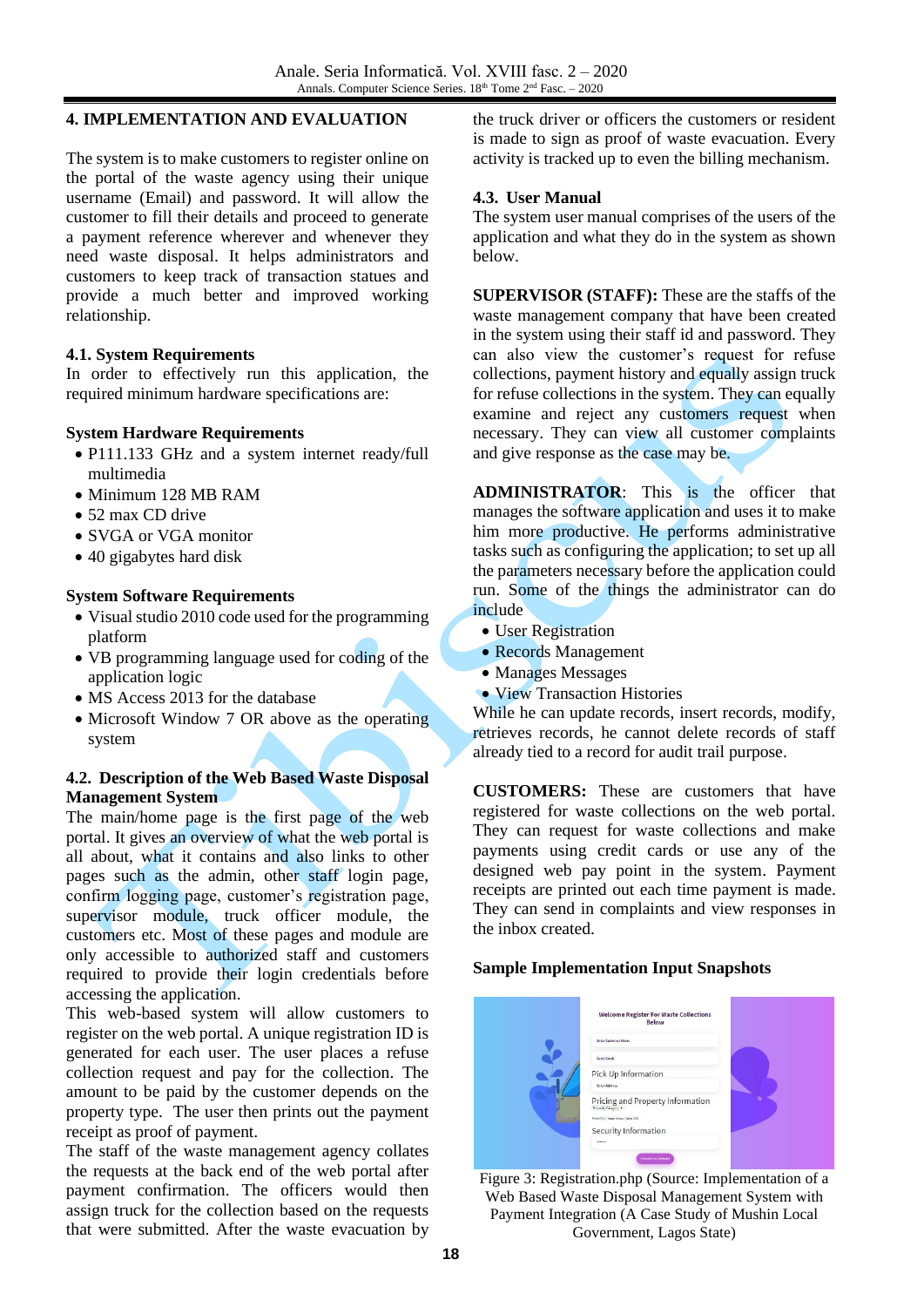

Figure 4: main.php (Source: Implementation of a Web Based Waste Disposal Management System With Payment Integration (A Case Study of Mushin Local Government, Lagos State)



Figure 5: Loign.php (Source: Implementation of a Web Based Waste Disposal Management System with Payment Integration (A Case Study of Mushin Local Government, Lagos State)



Figure 8: payonline.php (Source: Implementation of a Web Based Waste Disposal Management System with Payment Integration (A Case Study of Mushin Local Government, Lagos State)



Figure 9: paymentpage.php (Source: Implementation of a Web Based Waste Disposal Management System)



Figure 6: Search.php (Source: Implementation of a Web Based Waste Disposal Management System with Payment Integration (A Case Study of Mushin Local Government, Lagos State.

## **Sample Implementation Output Snapshot**



Figure 7: Adminhome.php (Source: Implementation of a Web Based Waste Disposal Management System with Payment Integration (A Case Study of Mushin Local Government, Lagos State)



Figure 10: Print.php (Source: Implementation of a Web Based Waste Disposal Management System (A Case Study of Mushin Local Government, Lagos State)



Figure 11: printresult.php (Source: Implementation of a Web Based Waste Disposal Management System (A Case Study of Mushin Local Government, Lagos State)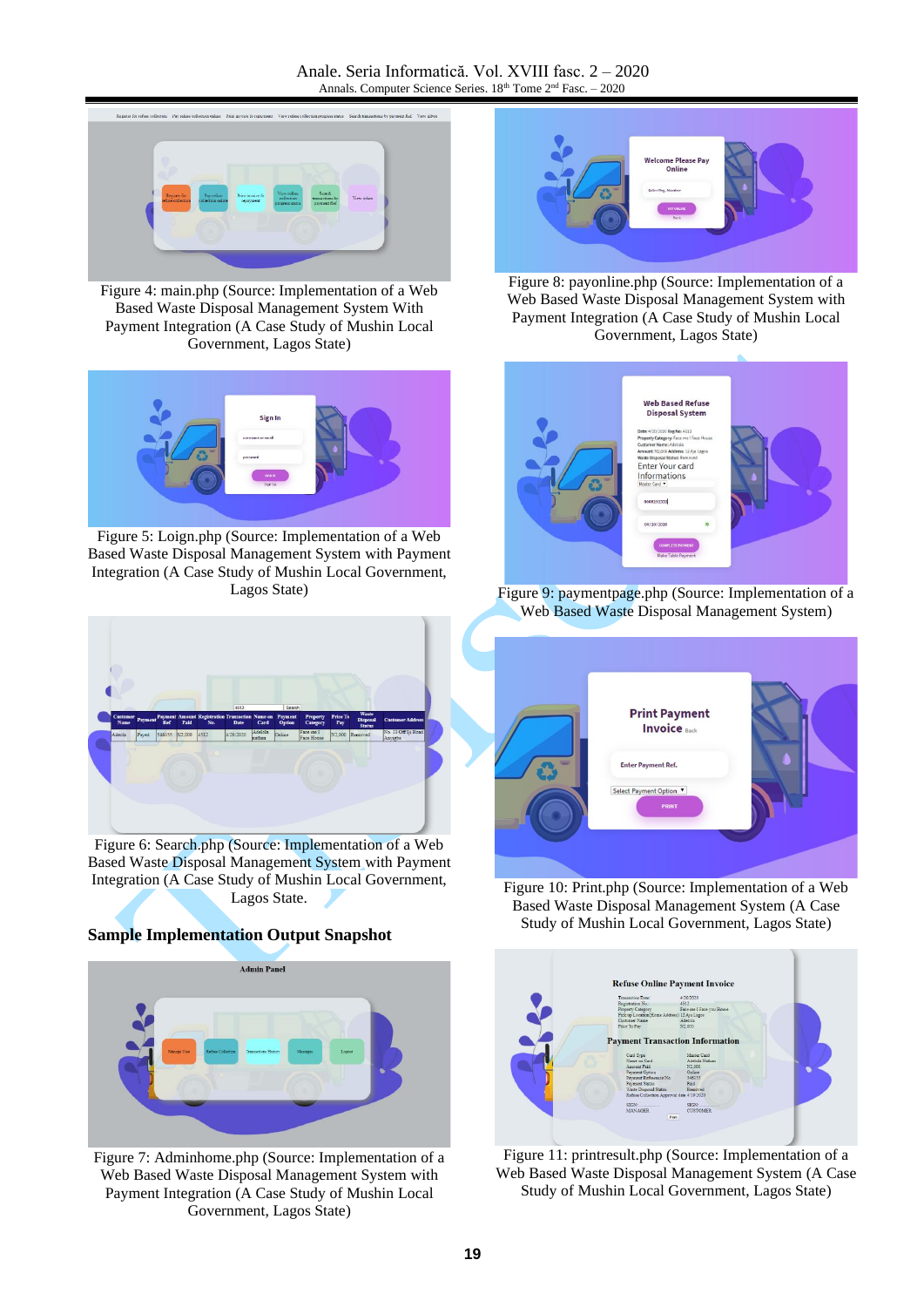

Figure 12: Adminlog.php (Source: Implementation of a Web Based Waste Disposal Management System (A Case Study of Mushin Local Government, Lagos State)



Figure 13: Adminhome.php (Source: Implementation of a WFeb Based Waste Disposal Management System (A Case Study of Mushin Local Government, Lagos State)

## **4.4. EVALUATION OF RESULTS**

The software developed was evaluated against quality assurance and durability and was found to be good and reliable. It also met software requirements based on the new automated business process. These includes the customer registration form, web based payments form, software product output and setup by the admin. The overall workflow process was also evaluated and is working well. The evaluation was performed to determine the level of functionality and operability of the solution developed. However, it was tested based on the requirements model for the new solution. The aim is to see the user-friendliness of the new web based waste disposal management system developed compare to other existing software and it was found to be durable and rugged. It mostly addresses all the existing challenges mentioned in chapter three. Although some functionalities were not captured due to limitations mentioned in chapter

### **DISCUSSION AND CONCLUSION**

This project has been able to achieve the set objectives. The web based waste disposal management system despite the limited time has been fully automated with desired results. The application has three principal actors Administrators, Waste supervisors, Truck officers and the customers.

Customers can register details online, request for refuse collections, view payment history and be able to pay online using credit card or any web pay points. Among other things the customer can do, they can view and monitor waste status collections. The supervisors can approve or reject waste collections request. Various reports can be generated on the application using various parameters while the system developed gives room for scalability. The database system is such that it fully integrates with the business workflow making generation of ad-hoc reports from the database archives possible.

### **REFERENCES**

- [1] **Abdullahi, J., Shaibu-Imodagbe, E. M., Mohammed, F., Sa'id, A., & Idris, U. D.** (2009). Rural - urban migration of the Nigerian work populace and climate change effects on food supply: A case study of Kaduna city in Northern Nigeria. Paper presented at the Fifth Urban symposium
- [2] **Adebayo P. Idowu, Emmanuel R. Adagunodo, Olapeju A. Esimai, & Tosin C. Olapade** (2012). Development of A Web based GIS Waste Disposal Management System for Nigeria. I.J. Information Engineering and Electronic Business, 2012, 3, 40-48
- [3] **Adedibu, A.A., & Okekunle, A.A.** (1989). Issues in the environmental sanitation of Lagos mainland, Nigeria. The Environmentalist, 9(2), 91-100.
- <span id="page-6-0"></span>[4] **Adekunle, I.M., AA Adebola, K.A. Aderonke, O.A Pius and AA Toyin** (2011). Recycling of organic wastes through composting for land applications: A Nigerian experience. Waste Management Journal 29(6) 582-93
- [5] **Adewole, A.** (2009). Problems of Solid Household Waste Disposal in Nigeria: Sorting at Source as the Starting Point for Solution. Journal of waste disposal, 4(1), 7-25.
- [6] **Adewumi, I.K.; Ogedengbe, M.O.; Adepetu, J.A.; Fabiyi, Y.L.** Planning Organic Fertilizer Industries for Municipal Solid Wastes Management. J. Appl. Sci. Res. **2005**, 1, 285– 291.
- [7] **Afon, A.** (2007). Informal sector initiative in the primary sub-system of urban solid waste management in Lagos, Nigeria. Habitat International, 31(2), 193-204.
- <span id="page-6-1"></span>[8] **Akshaya B., Selvakumar K.** (2019) Innovative Waste Management Technique Via Garbage. International Journal of Recent Technology and Engineering (IJRTE) ISSN: 2277- 3878, Volume-8 Issue-2, July 2019
- [9] **Amjad K., Mohamed M. S., Moncef Z.** (2016). Using GIS-Based Tools for the Optimization of Solid Waste Collection and Transport: Case Study of Sfax City, Tunisia. Hindawi Publishing Corporation Journal of Engineering Volume 2016, Article ID 4596849, 7 pages http://dx.doi.org/10.1155/2016/4596849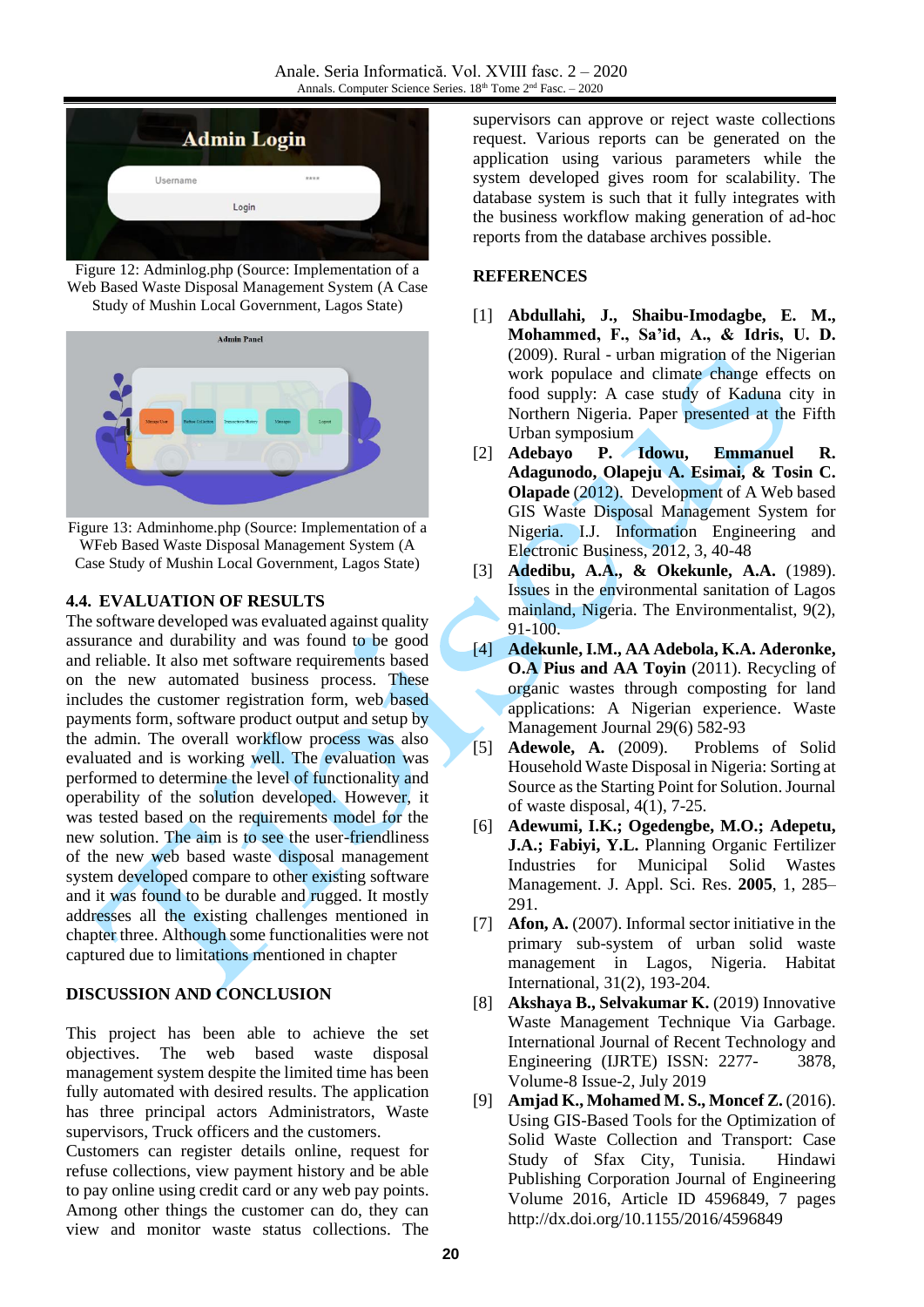- [10] **Ayotamuno P., Agunwamba, J., & Gobo, A.E.** (2014). Universities in capacity building in sustainable development: Focus on solid waste management and technology. Waste Management & Research, 25(3), 241
- [11] **Babayemi, J.O., & Dauda, K. T.** (2009). Capacity Panning for Waste Management Systems. Civil Engineering and Environmental Systems, 7(4), 229-235.
- [12] **Bai, R., & Sutanto, M.** (2012). Urban Solidwaste Series, Amsterdam and Gouda: Tool transfer of technology for development and waste Consultants vol 3(1) 116-127.
- [13] **Bakare, W.** Solid Waste Management in Nigeria. https://www.bioenergyconsult.com/ solid-waste-nigeria/.
- [14] **Boye B. A. & Olusegun O. A.** (2018). Analysis of Solid Waste Management Logistics and Its Attendant Challenges in Lagos Metropolis. Logistics **2018**, 2, 11; doi:10.3390/logistics 2020011
- [15] **Chandak, S.P.** (2010). Application of integrated geophysical techniques in the investigation of groundwater contamination: A case study of municipal solid waste leachate. Ozean Journal of applied sciences, 4(1), 7-25.
- [16] **Charles, I.** (2008). Local Government in Nigeria; Nigeria and Waste challenges. Journal of Waste Management 6, 90–93.
- <span id="page-7-0"></span>[17] **Christos Chalkias and Katia Lasaridi** (2011). Solid Waste Management, Integrated Waste ManagementVolume I, (Ed.), ISBN:978-953- 307-469-6, InTech, Available from: http://www.intechopen.com/books/integratedwaste-management-volumei/benefitsfrom- gisbased-modelling-for-municipal-solid-wastemanagement
- [18] **Cointreau-Levine, S.J.** (2009). Drivers of sustainable waste management in Asia. Waste Management & Research, 27(7), 625
- <span id="page-7-1"></span>[19] **Ellis Cody.** (2018). World Bank: Global waste generation could increase 70% by 2050. https://www.wastedive.com/news/world-bankglobal-waste-generation 2050/533031/
- [20] **Federal Ministry of Environment.** Policy Guidelines on Solid Waste Management; Federal Ministry of Environment: Mabushi, Nigeria, 2005.
- [21] **Henry R.K., Yongsheng Z., Jun D**. (2006). Municipal Solid Waste Management Challenges in Developing Countries - Kenyan Case Study. Management (New York). 2006; 26(1). 92-100.
- <span id="page-7-2"></span>[22] **Hoornweg D, Bhada-Tata P.** (2012). A Global Review of Solid Waste Management. What a Waste: Global Review of Waste Management. Urban development series; knowledge papers no.15 World Bank, Washington DC.
- [23] **Ibiyemi, Abayomi.** (2008). Economics of Solid Waste Management in Lagos State, Nigeria.Yaba Journal of Environmental Research. 1. 2008.
- <span id="page-7-3"></span>[24] **Idowu, Peter et al.** (2012). Development of A Web based GIS Waste Disposal Management System for Nigeria. International Journal of Parallel Programming. 4. 40-48. 10.5815/ijieeb.2012.03.06.
- [25] **Imam, M., & Ajibade, L.** (2008). Indigenous Knowledge System of waste management in Nigeria. Indian Journal of Traditional Knowledge, 6(4), 642-647
- [26] **Islam, S.M.D. et al.** (2016). Municipal Solid Waste Management using GIS Application in Mirpur Area of Dhaka City, Bangladesh. Pollution, 2(2): 141-151, Spring 2016 141-151 DOI: 10.7508/pj.2016.02.004 Print ISSN 2383- 451X Online ISSN: 2383-450 Web Page: https://jpoll.ut.ac.ir
- [27] **J. Kokila, K. Gayathri Devi, M. Dhivya And C. Haritha Jose** (2017). Design and Implementation of IoT Based Waste Management System. Middle-East Journal of Scientific Research 25 (5): 995-1000
- <span id="page-7-4"></span>[28] **Kisimi Kayleemasa** (2018). A Web-based Solid Waste Management System for Sierra Leone. Faculty of Mathematics and Natural Science at University of Bergen Norway
- [29] **Kofo A. Aderogba** (2012) Waste Dumps and Their Management in Lagos Metropolis. International Journal of Learning & Development ISSN 2164-4063 2012, Vol. 2, No. 1
- [30] **Lane, P. and Peto M.** (1995) Blackstone"s Guide to the Environment Act. London: Blackstone Press
- [31] **Mohd Aizat S. B. et al.** (2019) Development of GIS Database and Facility Management System: Asset and Space in ukm. The International Archives of the Photogrammetry, Remote Sensing and Spatial Information Sciences, Volume XLII-4/W16, 2019 6th International Conference on Geomatics and Geospatial Technology (GGT 2019), 1–3 October 2019, Kuala Lumpur, Malaysia
- [32] **Moghadam, Alavi., Yaqout, A., & Hamoda., M.** (2009). Evaluation of landfill leachate in arid climate--a case study. Environment international, 29(5), 593-600.
- [33] **Nachalida Yukalang, Beverley Clarke and Kirstin Ross** (2018) Solid Waste Management Solutions for a Rapidly Urbanizing Area in Thailand: Recommendations Based on Stakeholder Input. International Journal of Environmental Research and Public Health. 2018, 15, 1302; doi:10.3390/ijerph15071302